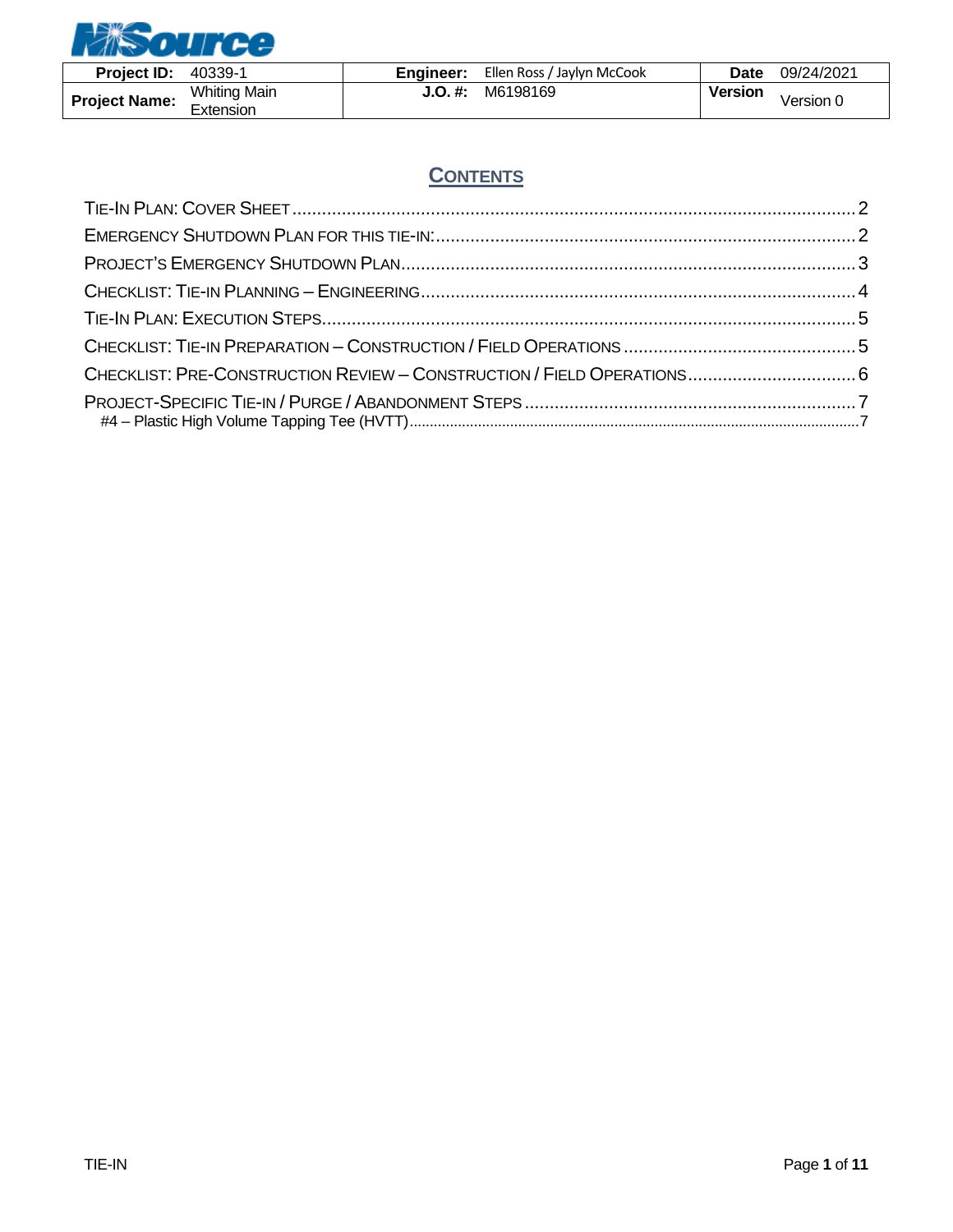

### **<<Whiting Main Extension>>**

#### **Tie-In Plan: Cover Sheet**

#### **No tie-in is to be made without a Written Tie-in Plan**

- <span id="page-1-0"></span>1. The purpose of this plan is to address the requirements of tapping (GS 1680.010), pressure testing (GS 1500.010), purging (GS 1690.010), and abandonment (GS 1740.010) when performing tie-in planning and execution.
- 2. All persons performing any tie-in/bypass/abandonment operation ("tie-in") shall review the entire Tie-in Plan.
- 3. When any clarification or alteration is required, contact Engineering as far in advance of the tie-in as possible.
- 4. Engineering must re-review the Tie-in Plan prior to the start of the process when the temperature is at or below the minimum temperature listed in the execution steps during any portion of the tie-in.
- 5. All persons performing tie-in operations shall have valid Operator Qualifications (OQ) for the actions they will perform. OQ shall be valid through the entire tie-in process and documented in the Company's system of record for the Project.
- 6. The person overseeing and controlling execution of the tie-in process is referred to as the "Person in Charge". The Person in Charge is responsible for verifying each step is complete, documenting completion on the Tie-in Plan and authorizing movement to the next step.
- 7. Throughout all Tie-in planning, preparation and execution, all persons shall follow proper procedures, Gas Standards, and safety precautions. These include but are not limited to the following Emergency Shutdown Plan, Tie-in Plan, and checklists attached below:
	- o Tie-in Planning Engineering
	- o Tie-in Preparation Construction / Field Operations
	- o Tie-in Execution Briefing Construction / Field Operations

#### **Emergency Shutdown Plan for this tie-in:**

<span id="page-1-1"></span>The project Emergency Shutdown Plan shall be used in the event of an emergency or hazardous situation during execution of the Tie-in plan. This is a supplement to the Emergency Manual and Gas Standard series GS 1150.

Contact your Leader and the Project Engineer, Jaylyn McCook at phone number (219)-713-7323, immediately in the event of an emergency.

A decision to shut down mains shall be based on protection of life and property, followed by maintaining gas service to customers.

Emergency Isolation Valve(s) and Alternate Points of isolation have been identified, documented on the Project's Emergency Isolation Valve Form, and included with this document.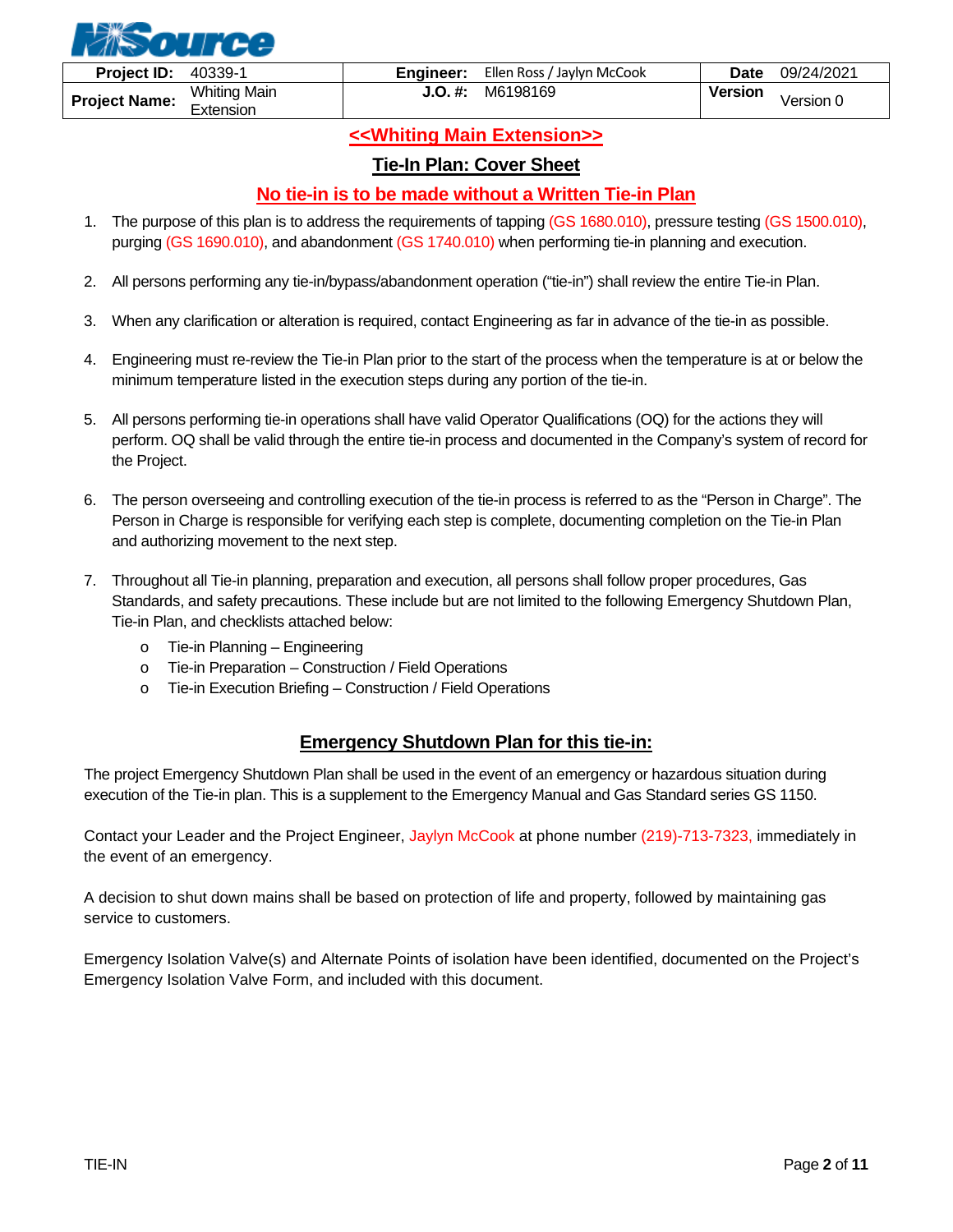

| <b>Project ID:</b>   | 40339-1                          | <b>Engineer:</b> | Ellen Ross / Jaylyn McCook | Date           | 09/24/2021 |
|----------------------|----------------------------------|------------------|----------------------------|----------------|------------|
| <b>Project Name:</b> | <b>Whiting Main</b><br>Extension | J.O. #:          | M6198169                   | <b>Version</b> | √ersion 0  |

## **Project's Emergency Shutdown Plan**

<span id="page-2-0"></span>Ops Center:

<<SYSTEM NUMBER>> (<< HP / MP / IP / LP >>) SEGMENT ISOLATION VALVES

Total Quantity of Isolation Valves: 0

Field Personnel to verify & record that each valve is Operational per GS 1760.010, and verify Accessibility immediately before tie-in.

| <b>Ref</b><br># | Valve #<br>and location (or<br><b>Alternate Point</b><br><b>Description)</b>              | <b>Size</b> | <b>Type</b><br>(ST/PL) | Year<br><b>Installed</b> | <b>Facility</b><br><b>ID/AKA</b> | <b>Critical?</b><br>(Y/N) | <b>Operational</b><br>(Y/N) |
|-----------------|-------------------------------------------------------------------------------------------|-------------|------------------------|--------------------------|----------------------------------|---------------------------|-----------------------------|
| $\mathbf{1}$    | In case of Emergency<br>Squeeze 2" Plastic main<br>west of point 1 to stop<br>flow of gas | 2"          | PL                     |                          |                                  |                           |                             |
| 2               |                                                                                           |             |                        |                          |                                  |                           |                             |
| 3               |                                                                                           |             |                        |                          |                                  |                           |                             |
| $\overline{4}$  |                                                                                           |             |                        |                          |                                  |                           |                             |
| 5               |                                                                                           |             |                        |                          |                                  |                           |                             |

Closing these valves will isolate the following area(s): << No Customers will be affected >>

### DISCLAIMER: THE ISOLATION OF THIS AREA DOES NOT GUARANTEE CONTINUOUS FLOW DOWNSTREAM OF THE ISOLATED AREA

<<Copy and complete this page for each system. Thought should be given to having a separate shutdown plan for any additional systems that are in close proximity to the tie-in. This paragraph should be deleted>>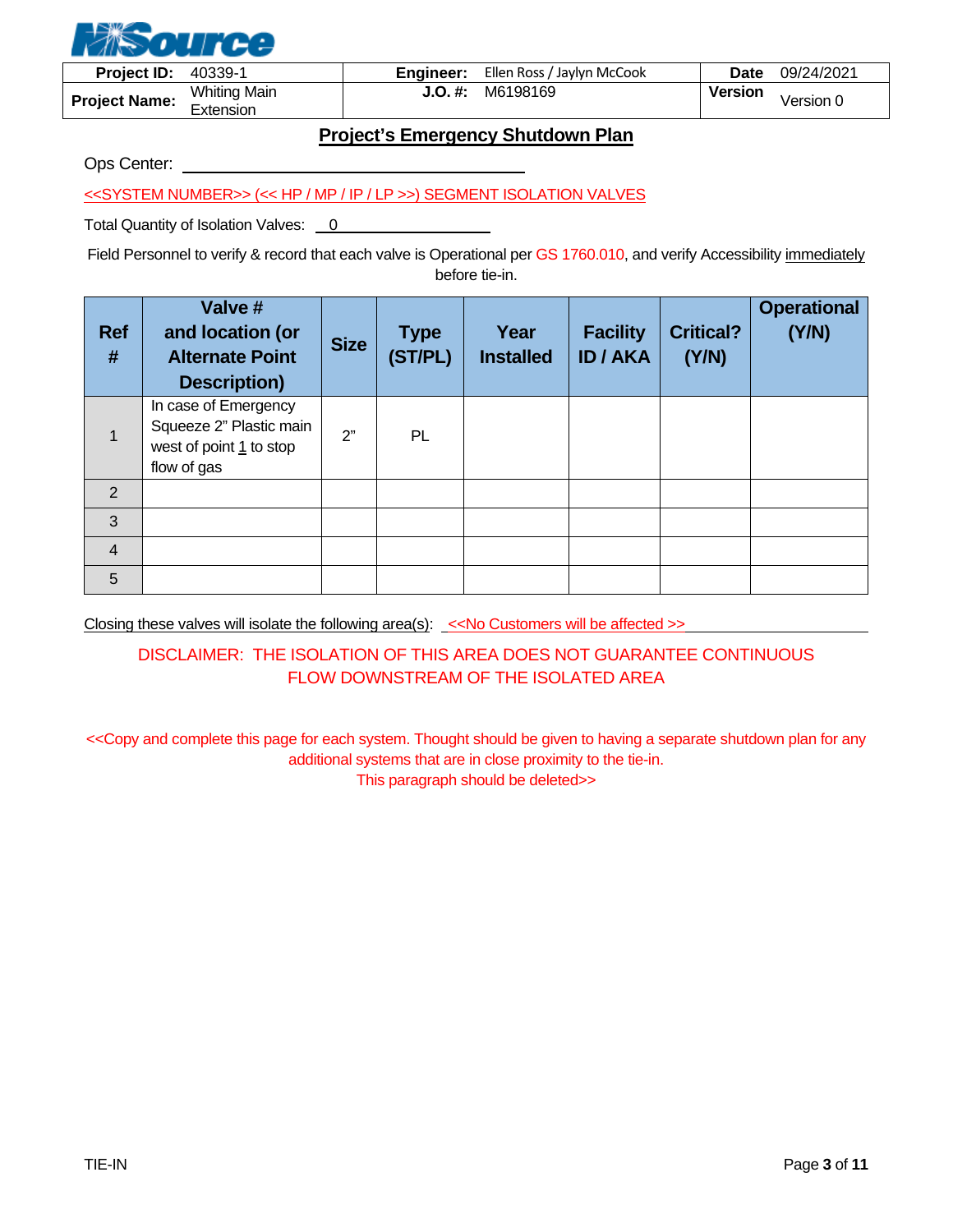

| <b>Project ID:</b>   | 40339-1                          | Engineer: | Ellen Ross / Jaylyn McCook | Date           | 09/24/2021 |
|----------------------|----------------------------------|-----------|----------------------------|----------------|------------|
| <b>Project Name:</b> | <b>Whiting Main</b><br>Extension | J.O. #:   | M6198169                   | <b>Version</b> | Version 0  |

#### **Checklist: Tie-in Planning – Engineering**

<span id="page-3-0"></span>The checkbox indicates the Field Engineering representative reviewed the appropriate information and took the appropriate actions.

| Ŋ | Tie-in Planning - Engineering                                                                                                                                                                                                                                                                                                                                                                                                                                                                                                                                                                                                                                                                                                                                                                                                                                                                                                                                                                                                |                                                                                                 |                                                |                           |                                                |  |  |  |
|---|------------------------------------------------------------------------------------------------------------------------------------------------------------------------------------------------------------------------------------------------------------------------------------------------------------------------------------------------------------------------------------------------------------------------------------------------------------------------------------------------------------------------------------------------------------------------------------------------------------------------------------------------------------------------------------------------------------------------------------------------------------------------------------------------------------------------------------------------------------------------------------------------------------------------------------------------------------------------------------------------------------------------------|-------------------------------------------------------------------------------------------------|------------------------------------------------|---------------------------|------------------------------------------------|--|--|--|
| г | a. Determine if tie-in(s) affect systems monitored by Gas Control, and add notification of Gas Control to the<br>applicable tie-in scenario(s) (GS 1680.010, GS 1740.010).                                                                                                                                                                                                                                                                                                                                                                                                                                                                                                                                                                                                                                                                                                                                                                                                                                                   |                                                                                                 |                                                |                           |                                                |  |  |  |
| п |                                                                                                                                                                                                                                                                                                                                                                                                                                                                                                                                                                                                                                                                                                                                                                                                                                                                                                                                                                                                                              | b. Determine necessity of, size, length and temperature limitations for a bypass (GS 1680.010). |                                                |                           |                                                |  |  |  |
| П |                                                                                                                                                                                                                                                                                                                                                                                                                                                                                                                                                                                                                                                                                                                                                                                                                                                                                                                                                                                                                              | c. Determine if pressure changes are expected from moving customers from one system to another. |                                                |                           |                                                |  |  |  |
| г |                                                                                                                                                                                                                                                                                                                                                                                                                                                                                                                                                                                                                                                                                                                                                                                                                                                                                                                                                                                                                              | d. Determine if scope of job requires odorant checks and pipeline conditioning (GS 1670.040).   |                                                |                           |                                                |  |  |  |
| г | e. Project drawings updated to show tie-in locations and designs, including required materials (permanent<br>and temporary bypass) on the bill of materials.                                                                                                                                                                                                                                                                                                                                                                                                                                                                                                                                                                                                                                                                                                                                                                                                                                                                 |                                                                                                 |                                                |                           |                                                |  |  |  |
|   | f. Determine downstream M&R and customer stations supplied by the project's pipeline section. Ensure<br>proper equipment is installed to prevent pipeline debris from entering regulator equipment (e.g. strainers).<br>Plan for equipment installations and monitoring at downstream stations as needed.                                                                                                                                                                                                                                                                                                                                                                                                                                                                                                                                                                                                                                                                                                                    |                                                                                                 |                                                |                           |                                                |  |  |  |
| п | <b>PSID/</b><br>Premise ID/<br><b>Customer Name / Station</b><br><b>Asset IP</b><br><b>Name or Number</b>                                                                                                                                                                                                                                                                                                                                                                                                                                                                                                                                                                                                                                                                                                                                                                                                                                                                                                                    |                                                                                                 | <b>Customer Address/Site</b><br><b>Address</b> |                           | <b>Responsible M&amp;R</b><br><b>Personnel</b> |  |  |  |
|   |                                                                                                                                                                                                                                                                                                                                                                                                                                                                                                                                                                                                                                                                                                                                                                                                                                                                                                                                                                                                                              |                                                                                                 |                                                |                           |                                                |  |  |  |
| ⊽ | g. Identify regulator station(s) potentially requiring monitoring during tie-in:<br>i. Identify regulator station(s) requiring locating buried "control lines" ("control lines" also refer to<br>regulator control, electrical/communication, remote monitoring (e.g., ERX), and/or odorant lines) prior<br>to tie-in (GS 1100.040).<br>ii. Identify regulator stations within 25 feet of tie-in excavation work, unless all control lines are confirmed<br>to be completely above ground (ON 15-05).<br>iii. Trace all lines planned for abandonment to confirm appropriate action taken for any existing control<br>lines or service lines.<br>iv. Identify upstream and/or downstream stations impacted by tie-in (GS 1680.010).<br>v. Identify regulator stations or commercial/industrial customers upstream that may be impacted by<br>purging operations (GS 1690.010).<br>vi. Ensure impacted station isometric drawings are current and included in the project drawings.<br>vii. Record identified stations below: |                                                                                                 |                                                |                           |                                                |  |  |  |
|   |                                                                                                                                                                                                                                                                                                                                                                                                                                                                                                                                                                                                                                                                                                                                                                                                                                                                                                                                                                                                                              | <b>Station</b>                                                                                  | <b>Control Lines</b>                           | <b>Monitoring</b>         |                                                |  |  |  |
|   | <b>Station ID</b>                                                                                                                                                                                                                                                                                                                                                                                                                                                                                                                                                                                                                                                                                                                                                                                                                                                                                                                                                                                                            | <b>Impacted</b>                                                                                 | <b>Impacted</b>                                | <b>Required</b>           | <b>Comments</b>                                |  |  |  |
|   | 47135-1                                                                                                                                                                                                                                                                                                                                                                                                                                                                                                                                                                                                                                                                                                                                                                                                                                                                                                                                                                                                                      | $\Box$ Yes $\Box$ No                                                                            | $\Box$ Yes $\Box$ No                           | $\boxtimes$ Yes $\Box$ No |                                                |  |  |  |
|   |                                                                                                                                                                                                                                                                                                                                                                                                                                                                                                                                                                                                                                                                                                                                                                                                                                                                                                                                                                                                                              | $\Box$ Yes $\Box$ No                                                                            | $\Box$ Yes $\Box$ No                           | $\Box$ Yes $\Box$ No      |                                                |  |  |  |
|   |                                                                                                                                                                                                                                                                                                                                                                                                                                                                                                                                                                                                                                                                                                                                                                                                                                                                                                                                                                                                                              | $\Box$ Yes $\Box$ No                                                                            | $\Box$ Yes $\Box$ No                           | $\Box$ Yes $\Box$ No      |                                                |  |  |  |
|   |                                                                                                                                                                                                                                                                                                                                                                                                                                                                                                                                                                                                                                                                                                                                                                                                                                                                                                                                                                                                                              | $\Box$ Yes $\Box$ No                                                                            | $\Box$ Yes $\Box$ No                           | $\Box$ Yes $\Box$ No      |                                                |  |  |  |
|   | *If any stations are identified as impacted, the M&R leader will need to be added to the Advanced Briefing                                                                                                                                                                                                                                                                                                                                                                                                                                                                                                                                                                                                                                                                                                                                                                                                                                                                                                                   |                                                                                                 |                                                |                           |                                                |  |  |  |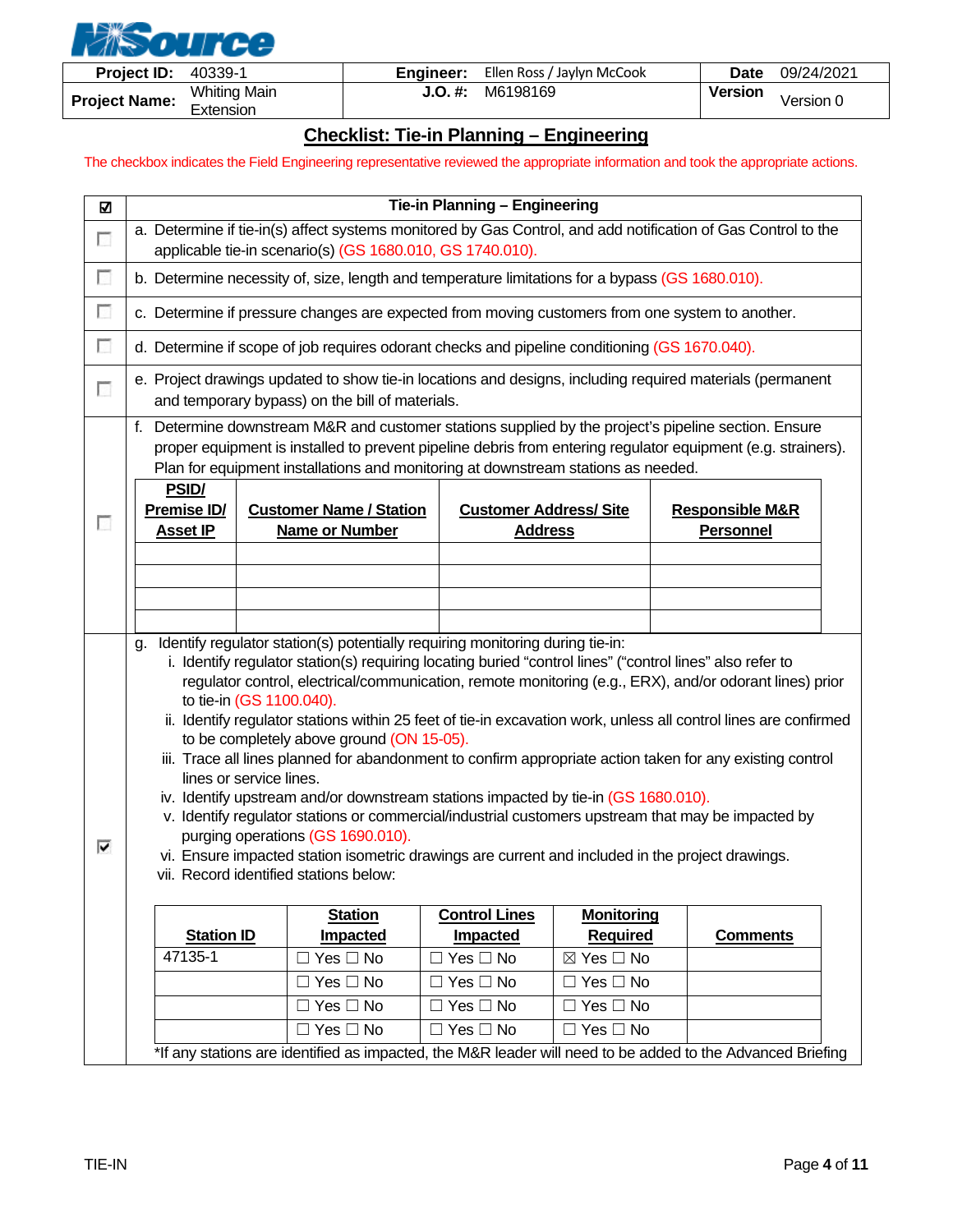

| <b>Project ID:</b>   | 40339-1                          |         | <b>Engineer:</b> Ellen Ross / Jaylyn McCook | <b>Date</b>    | 09/24/2021 |
|----------------------|----------------------------------|---------|---------------------------------------------|----------------|------------|
| <b>Project Name:</b> | <b>Whiting Main</b><br>Extension | J.O. #: | M6198169                                    | <b>Version</b> | Version 0  |

## **Tie-In Plan: Execution Steps**

<span id="page-4-0"></span>(To be completed prior to the Tie-in Advance Briefing with modifications or additions as needed during construction) **Advance Briefing:** This briefing shall be conducted by Engineering.

Note: Additional stakeholders can be added to the Advance Briefing. It is expected that all relevant stakeholders to the project have been consulted prior to the Advance Briefing.

#### **Tie-in and Emergency Shutdown Plan Reviewed by:**

| Required | Title (or designee)                                      | Name              | Signature<br>(or describe alternate confirmation) | Date     |
|----------|----------------------------------------------------------|-------------------|---------------------------------------------------|----------|
| ☑        | Engineer                                                 | <b>Ellen Ross</b> | Ellen Ross                                        | 10/11/21 |
| ☑        | Engineering Leader(or<br>designee)                       | Jaylyn McCook     | Jaylyn McCook                                     | 10/12/21 |
| ☑        | <b>Construction or Field</b><br><b>Operations Leader</b> |                   |                                                   |          |
|          | M&R Leader(if<br>applicable)                             |                   |                                                   |          |
|          |                                                          |                   |                                                   |          |

## **Checklist: Tie-in Preparation – Construction / Field Operations**

<span id="page-4-1"></span>

| ☑ | Tie-in Planning - Construction / Field Operations (Check the appropriate box for each item)                     |  |  |  |  |  |  |
|---|-----------------------------------------------------------------------------------------------------------------|--|--|--|--|--|--|
| Г | a. Review job order package for completeness, accuracy and any system restrictions that must be                 |  |  |  |  |  |  |
|   | considered prior to construction that could alter Tie-In Plans and Procedures.                                  |  |  |  |  |  |  |
|   | b. When required, locate control lines at regulator stations identified as impacted by Engineering. Verify that |  |  |  |  |  |  |
| г | the Isometric Sketch at each engineering-identified station contains control line measurements; notify          |  |  |  |  |  |  |
|   | engineering if sketch is incomplete, incorrect, or older than one calendar year. Work with Engineering to       |  |  |  |  |  |  |
|   | update station documentation (and Infrastructure Records) accordingly.                                          |  |  |  |  |  |  |
| П | c. Locate valve(s) identified for Emergency Shutdown, and verify that valve(s) are accessible and operable      |  |  |  |  |  |  |
|   | prior to Tie-in.                                                                                                |  |  |  |  |  |  |
| П | d. Notify customers who will have service temporarily interrupted to review job expectations (if applicable).   |  |  |  |  |  |  |
| П | e. Visually expose and verify systems and configurations match the Tie-in plan. Investigate and address         |  |  |  |  |  |  |
|   | inconsistencies.                                                                                                |  |  |  |  |  |  |
|   | Verify that any downstream strainers recommended by Field Engineering have been installed<br>f.                 |  |  |  |  |  |  |
| П | g. Verify pressure and contents of pipeline(s) (GS 1680.010).                                                   |  |  |  |  |  |  |
| г | h. Inspect pipe condition to determine suitability for tapping (GS 1680.010).                                   |  |  |  |  |  |  |
|   | i. Unless otherwise noted, verified that mainline has been evaluated to check for mechanical couplings.         |  |  |  |  |  |  |
|   | Safe Embedment distance obtained via calculation found in GS 2220.020: ____, or contact Field Engineering       |  |  |  |  |  |  |
| п | Circle the method used to complete the verification per GS 2220.020                                             |  |  |  |  |  |  |
|   | Dig back and strip to ensure no mechanical couplings                                                            |  |  |  |  |  |  |
|   | <b>Camera Verification</b>                                                                                      |  |  |  |  |  |  |
|   | Anchoring/Blocking<br>٠                                                                                         |  |  |  |  |  |  |
|   |                                                                                                                 |  |  |  |  |  |  |
| г | Verify acceptable pressure test on all pipelines and bypasses that will contain gas prior to introduction of    |  |  |  |  |  |  |
|   | gas (GS 1500.010).                                                                                              |  |  |  |  |  |  |
|   | TIE-IN<br>Page 5 of 11                                                                                          |  |  |  |  |  |  |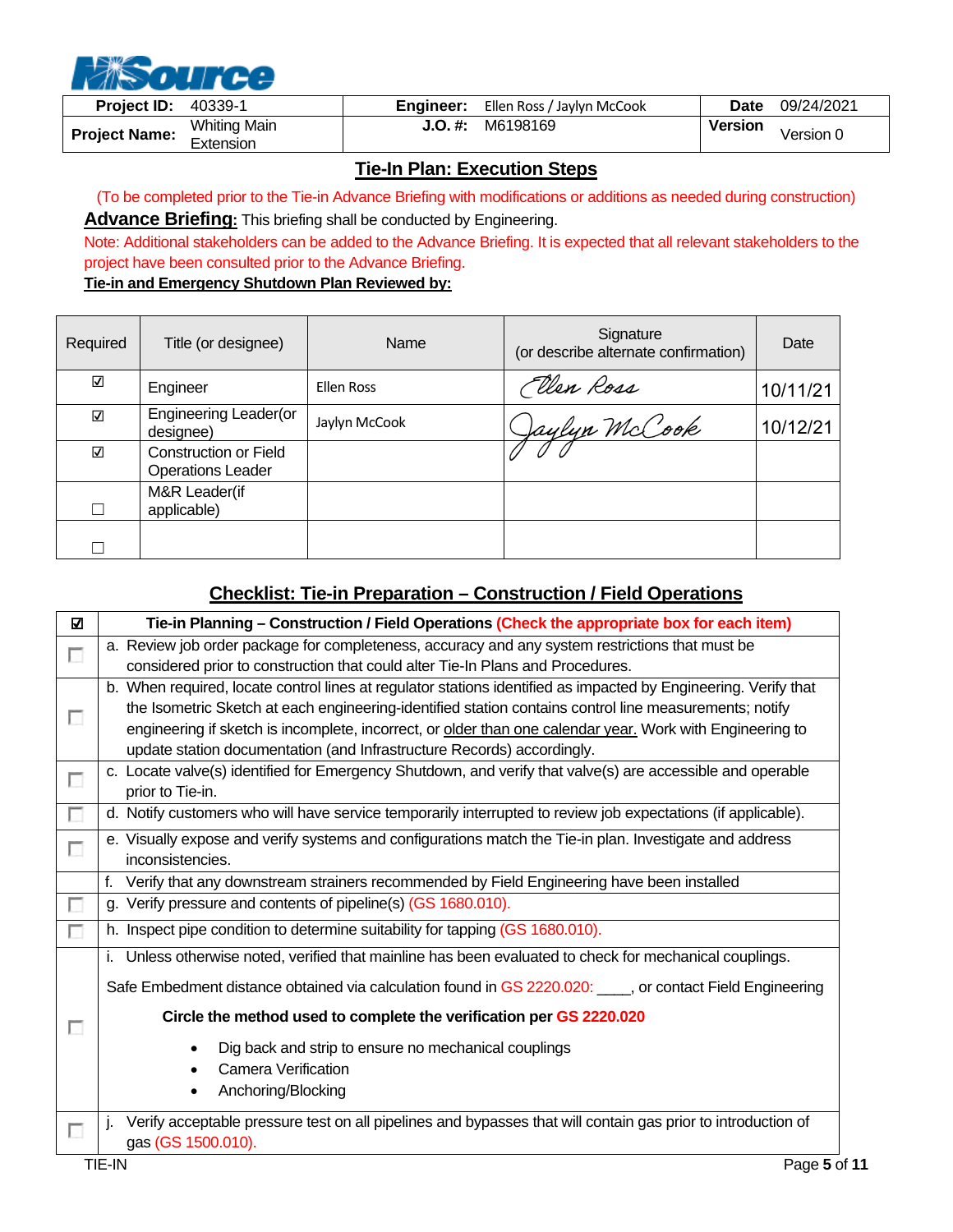# **NiSource**

|   | <b>Project ID: 40339-1</b>                                                                       |                                  | Engineer: | Ellen Ross / Jaylyn McCook | <b>Date</b> | 09/24/2021 |  |
|---|--------------------------------------------------------------------------------------------------|----------------------------------|-----------|----------------------------|-------------|------------|--|
|   | <b>Project Name:</b>                                                                             | <b>Whiting Main</b><br>Extension | J.O. #:   | M6198169                   | Version     | Version 0  |  |
| ☑ | Tie-in Planning - Construction / Field Operations (Check the appropriate box for each item)      |                                  |           |                            |             |            |  |
|   | k. Discuss acceptable responses to identified AOCs with personnel assigned to monitor pressures. |                                  |           |                            |             |            |  |

# **Checklist: Pre-Construction Review – Construction / Field Operations**

<span id="page-5-0"></span>

| ☑                           | Pre-Construction Review - Construction/Field Operations (Check the box once each item is completed)                                                                                                                                                                                                                                                                                                                                                                                                                                                                                                     |
|-----------------------------|---------------------------------------------------------------------------------------------------------------------------------------------------------------------------------------------------------------------------------------------------------------------------------------------------------------------------------------------------------------------------------------------------------------------------------------------------------------------------------------------------------------------------------------------------------------------------------------------------------|
| $\mathcal{L}_{\mathcal{L}}$ | a. Review the Operator Qualification(s). All persons performing Tie-in operations shall have valid Operator<br>Qualifications (OQ) for the actions they will perform. OQ shall be valid through the entire Tie-in process and<br>documented in the Company's system of record for the Project (e.g., WMSdocs, Maximo).                                                                                                                                                                                                                                                                                  |
| $\overline{\phantom{a}}$    | b. Designate individuals responsible for various aspects of the operation (e.g., make assignments for monitoring<br>pressure at various locations during tie-in operation, make assignments to execute emergency shutdown plan if<br>necessary).                                                                                                                                                                                                                                                                                                                                                        |
| $\overline{\phantom{a}}$    | c. Discuss potential Abnormal Operating Conditions (AOCs) that could occur during tie-in and purging operations,<br>including over- or under-pressurization. Discuss acceptable responses to identified AOCs with personnel<br>assigned to monitor pressures. Reminder to communicate and resolve any AOCs prior to continuing further Tie-in<br>operations.                                                                                                                                                                                                                                            |
| $\overline{\phantom{a}}$    | d. Reminder of Stop Work Authority.                                                                                                                                                                                                                                                                                                                                                                                                                                                                                                                                                                     |
| $\overline{\phantom{a}}$    | e. Verify that tapping equipment is rated equal to or greater than the operating pressure.                                                                                                                                                                                                                                                                                                                                                                                                                                                                                                              |
| $\mathcal{L}_{\mathcal{L}}$ | f. Review expected system status and configuration, based on Company records and the Tie-in Plan<br>Verify tie-in designs are compatible with what is found in the tie-in excavation. Address inconsistencies<br>before continuing<br>Update Tie-In plans with field verified information. Thoroughly review tie-in plan details with all<br>personnel involved to ensure understanding of the procedure steps and individual roles and<br>responsibilities.                                                                                                                                            |
| $\overline{\phantom{a}}$    | g. Review system MAOPs and acceptable pressure ranges expected to be encountered at system monitoring<br>locations.                                                                                                                                                                                                                                                                                                                                                                                                                                                                                     |
| г                           | h. Perform tie-in in accordance with Tie-In Plan and applicable procedures.<br>Reminder that modifications to the Tie-in plan shall be approved by an Engineer, a Field Operations<br>$\bullet$<br>Leader/Supervisor, a Construction Front Line Leader/Supervisor, or a qualified designee.<br>Changes shall be documented, and list those parties involved in determining them.<br>$\bullet$<br>Any changes or adjustments to the tie-in plan shall be communicated with the Engineer and the personnel<br>$\bullet$<br>performing the tasks and documented that the discussion of changes took place. |
| $\overline{\phantom{a}}$    | For tie-in work occurring at a POD or District pressure regulating station, confirm that the Gas Control<br>L.<br>Clearance Coordination Center (CCC) has been notified at 866-948-1026 (ON 20-13).<br>Clearance Ticket #: _<br>In addition, for tie-in work occurring at a station with SCADA equipment, confirm that the applicable Gas Control<br>has been notified.<br>For Columbia Gas: 1-800-921-2165<br>For NIPSCO: 219-853-5612<br>These notifications, if applicable, are required upon arrival to the site, prior to leaving the site, and for                                                |
|                             | any change in scope of work when performing work at a station.                                                                                                                                                                                                                                                                                                                                                                                                                                                                                                                                          |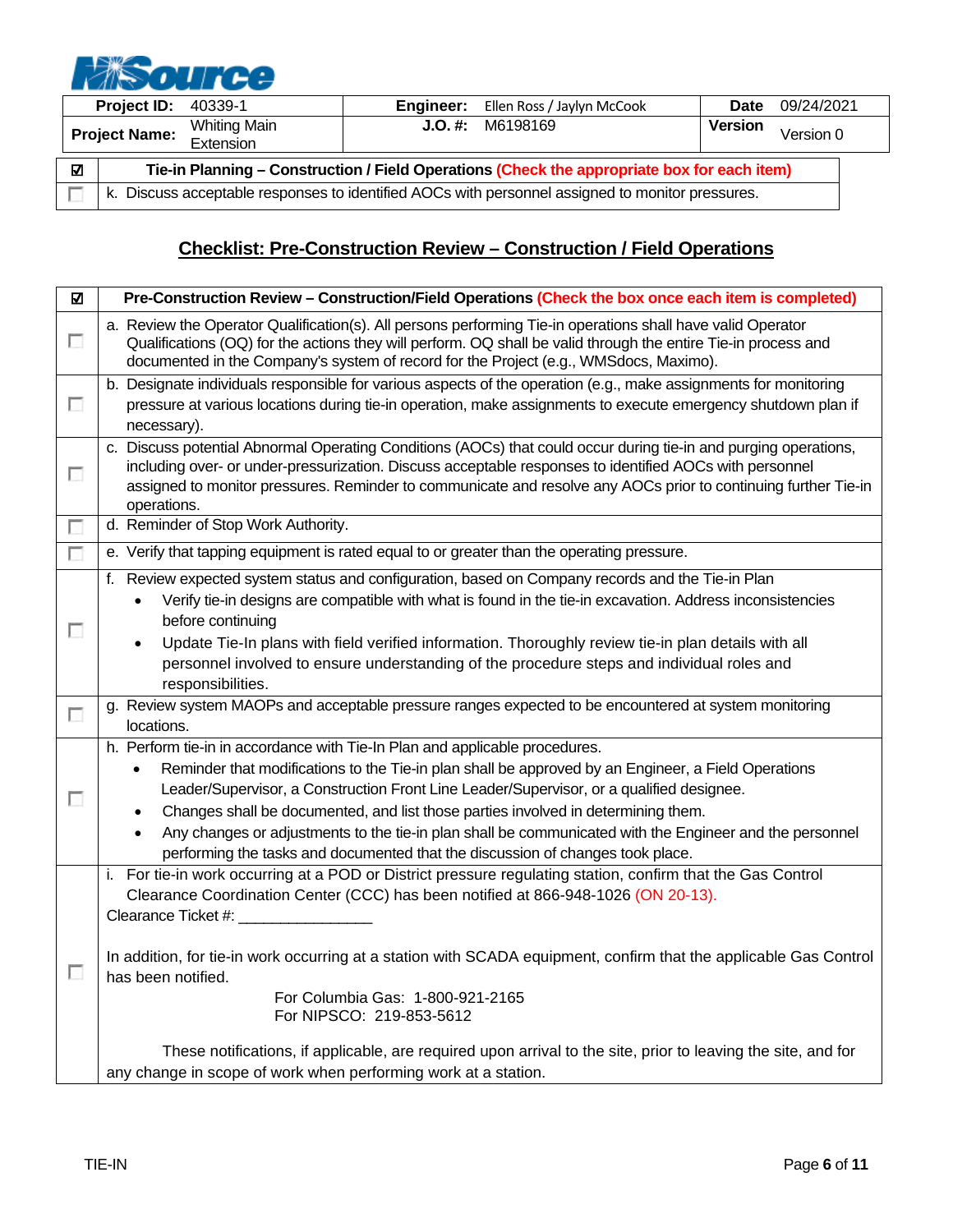

| <b>Project ID:</b>   | 40339-1                          | Engineer: | Ellen Ross / Jaylyn McCook | Date           | 09/24/2021 |
|----------------------|----------------------------------|-----------|----------------------------|----------------|------------|
| <b>Project Name:</b> | <b>Whiting Main</b><br>Extension | J.O. #:   | M6198169                   | <b>Version</b> | Version 0  |

# **Project-Specific Tie-in / Purge / Abandonment Steps**

<span id="page-6-0"></span>NOTE: TIE-IN STEPS MAY BE MODIFIED OR DELETED BASED ON ENGINEERING JUDGEMENT DURING TIE-IN PLAN DESIGN.

## <span id="page-6-1"></span>**#4 – Plastic High Volume Tapping Tee (HVTT)**

| Tie-in Design Parameters (To be filled out by Engineering prior to Advance Briefing) |                     |  |                                                                                               |  |                |
|--------------------------------------------------------------------------------------|---------------------|--|-----------------------------------------------------------------------------------------------|--|----------------|
| System Number(s) involved                                                            | 59000552            |  | Tie-in Site Identifiers                                                                       |  | 1, 2, 3 and GA |
| MAOP(s)                                                                              | 60                  |  | <b>Expected Pressure Range(s)</b>                                                             |  | 30-60          |
| Feed into tie-in site                                                                | <b>Two-Way Feed</b> |  | Bypass(es) Needed                                                                             |  | No Bypass      |
|                                                                                      |                     |  |                                                                                               |  | <b>Needed</b>  |
| M&R Needed during Tie-in?                                                            | - No                |  | Minimum Temperature Required for Tie-in                                                       |  | $20^{\circ}$ F |
|                                                                                      |                     |  | Weather Conditions for Day(s) of Tie-in(To be filled out by Field Personnel on Day of Tie-In) |  |                |
| Temperature High                                                                     |                     |  | Temperature Low                                                                               |  |                |
| Special Weather                                                                      |                     |  |                                                                                               |  |                |
| Considerations                                                                       |                     |  |                                                                                               |  |                |

1. Person in charge and contractor/crew leader have determined the number of crew members required to perform tie-in and have conducted the Execution Briefing which includes the review of: tie-in planning checklist, pre-construction review, Emergency Shutdown plan, and tie-in/ abandonment plan on the day of the tie-in with all attendees. **If the tie-in takes multiple days to complete, the Execution Briefing shall be repeated each day. It shall also be repeated when there is a change in personnel involved with the tiein.** 

| Title | Name (printed)               | Signature (verification the step is<br>complete) | Employee/Contractor<br>ID | Date |
|-------|------------------------------|--------------------------------------------------|---------------------------|------|
|       |                              |                                                  |                           |      |
|       |                              |                                                  |                           |      |
|       | <b>Crew Member Attendees</b> |                                                  | Responsibility            |      |
|       |                              |                                                  |                           |      |
|       |                              |                                                  |                           |      |
|       |                              |                                                  |                           |      |
|       |                              |                                                  |                           |      |
|       |                              |                                                  |                           |      |
|       |                              |                                                  |                           |      |
|       |                              |                                                  |                           |      |
|       |                              |                                                  |                           |      |

2. Person in charge has reviewed the weather report for the day(s) of the tie-in. Temperatures and conditions are acceptable based on the conditions given by engineering.

Initials (verification that the step is complete)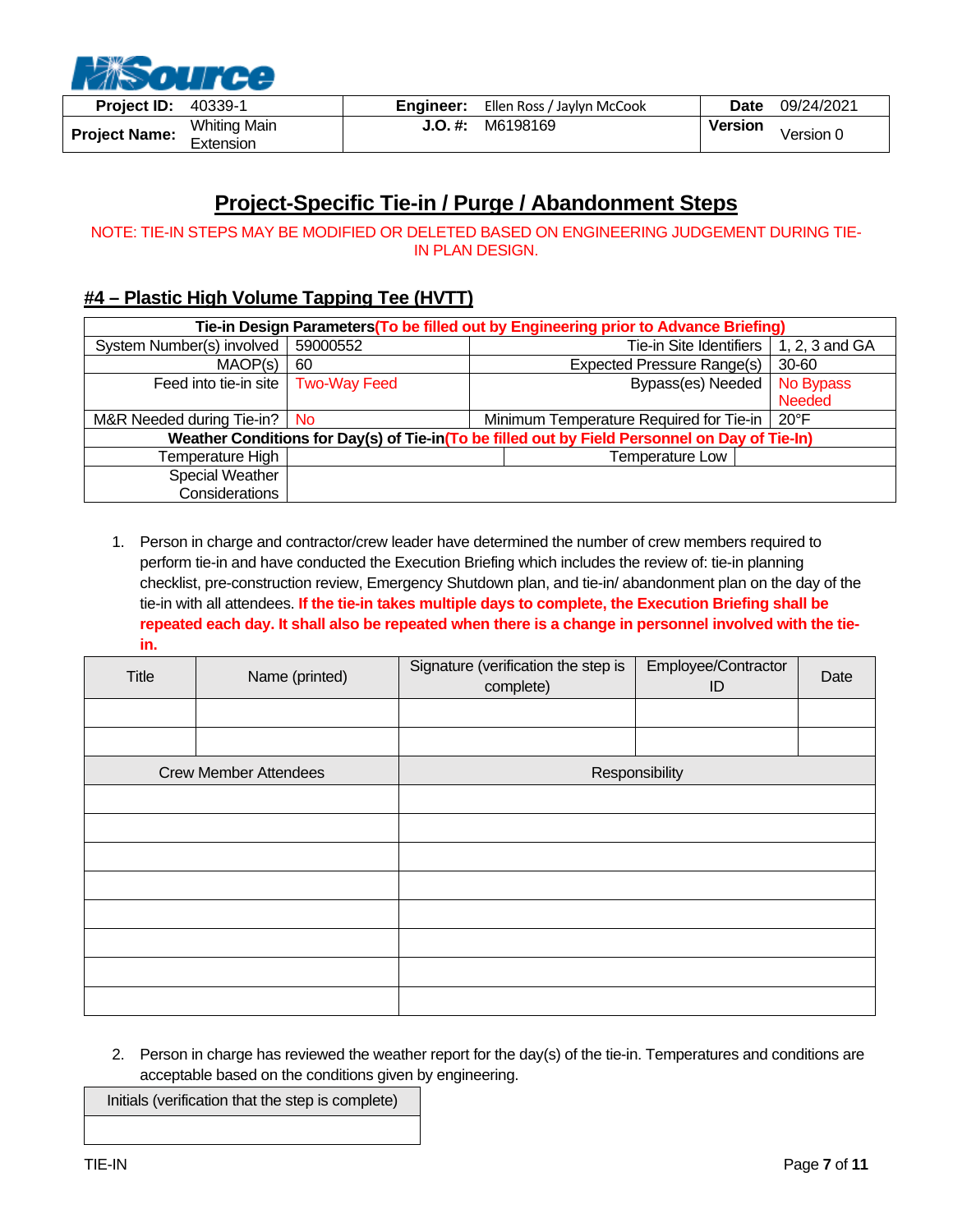

| <b>Project ID:</b>   | 40339-1                               | Engineer: | Ellen Ross / Jaylyn McCook | <b>Date</b>    | 09/24/2021 |
|----------------------|---------------------------------------|-----------|----------------------------|----------------|------------|
| <b>Project Name:</b> | <b>Whiting Main</b><br>.<br>Extension | J.O. #:   | M6198169                   | <b>Version</b> | Version 0  |

3. If applicable, Regulator Control/ Sensing Lines within the scope of the project have been verified and discussed with engineering and local operations. Plans to protect or change over Regulator Control/ Sensing Line are in place. (refer to ON 20-07 and ON 20-09).

Initials (verification that the step is complete)

- 4. Gas Control (Columbia 1-800-921-2165, NIPSCO 1-219-853-5612) has been notified of the work to be performed.This notification shall include: (Delete if Tie-in is not monitored affect Gas Control/SCADA).
	- a. point of contact for the crew performing the tie-in activity
	- b. list of the points monitored by Gas Control that could be impacted by the work
	- c. proposed start and end times of the tie-in activity, and
	- d. the MAOP of pipeline and expected range of pressures during Tie-in operations.

Intials (verification the step is complete)

5. Installed gauge(s), verified content and monitored main line pressure at point indicated on site specific sketch. (refer to GS 1680.010).

| Initials (verification that the step is complete) |                                 |  |                        |
|---------------------------------------------------|---------------------------------|--|------------------------|
|                                                   |                                 |  |                        |
| Gauge                                             | <b>Expected Press.</b><br>Range |  | <b>Actual Pressure</b> |
| GA                                                | 30-60                           |  |                        |
| Station<br>Premise / Name                         | <b>Expected Press.</b><br>Range |  | <b>Actual Pressure</b> |
| 47135-1                                           |                                 |  |                        |
|                                                   |                                 |  |                        |
|                                                   |                                 |  |                        |
|                                                   |                                 |  |                        |

6. Qualified M&R Personnel monitored Regulator Station(s). Gauges were actively watched and personnel were ready to take immediate action. Monitoring to continue until the tie-in gauges were removed after the tie-ins are complete. (refer to GS 1754.010).

| Initials (verification that the step is complete) |                                 |  |                        |
|---------------------------------------------------|---------------------------------|--|------------------------|
|                                                   |                                 |  |                        |
| Gauge                                             | <b>Expected Press.</b><br>Range |  | <b>Actual Pressure</b> |
| GA                                                | 30-60                           |  |                        |
| <b>Station</b><br>Premise / Name                  | <b>Expected Press.</b><br>Range |  | <b>Actual Pressure</b> |
| 47135-1                                           |                                 |  |                        |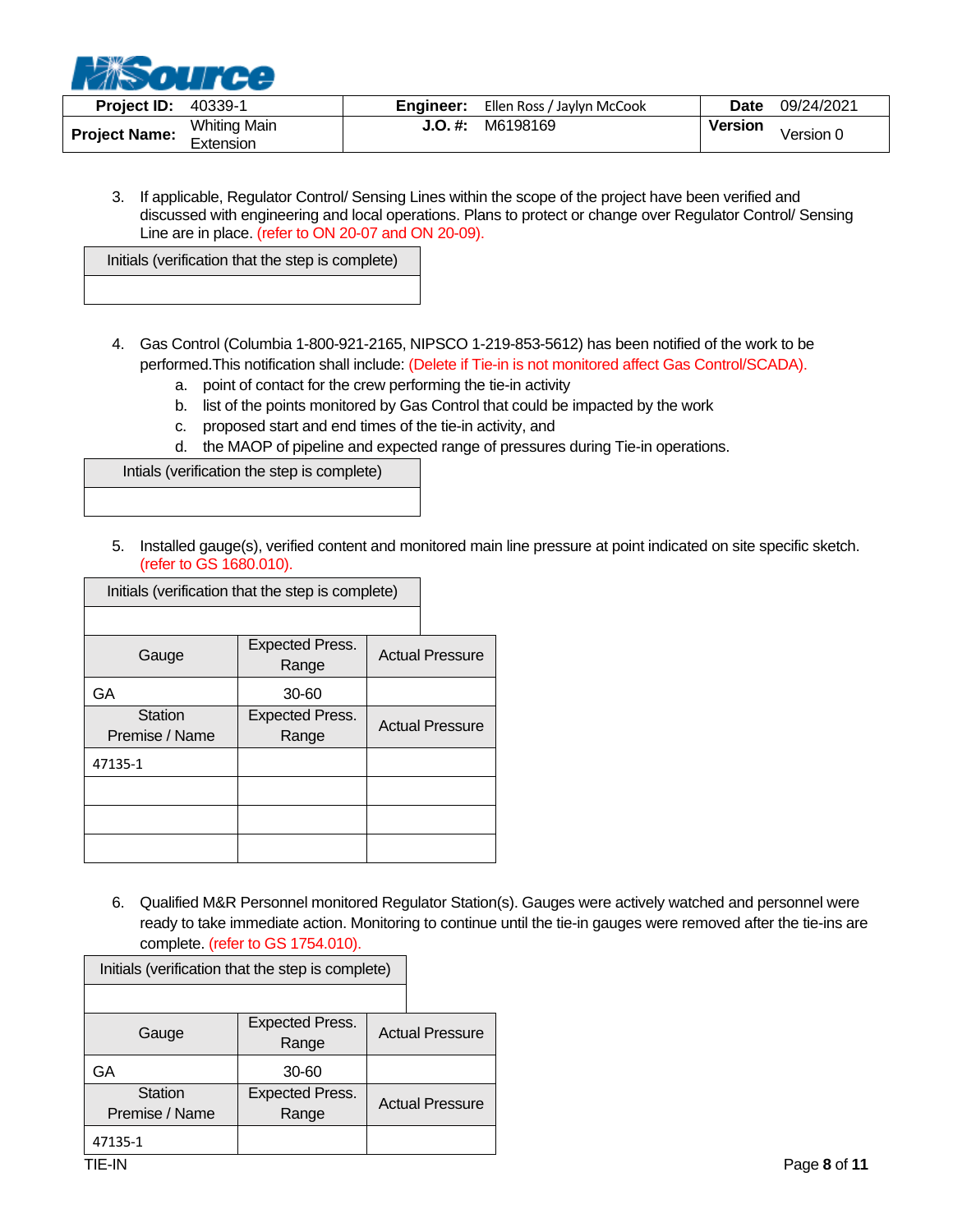

| Project ID:          | 40339-1                                           | Engineer: | Ellen Ross / Jaylyn McCook | <b>Date</b>    | 09/24/2021 |
|----------------------|---------------------------------------------------|-----------|----------------------------|----------------|------------|
| <b>Project Name:</b> | <b>Whiting Main</b><br>Extension                  | $J.O.$ #: | M6198169                   | <b>Version</b> | Version 0  |
|                      | Initials (verification that the step is complete) |           |                            |                |            |
|                      |                                                   |           |                            |                |            |
|                      |                                                   |           |                            |                |            |
|                      |                                                   |           |                            |                |            |

7. Tied in new main with existing gas main using electrofusion coupling at point 2. (existing 2" Plastic main has been installed but not gased up)

| Initials (verification that the step is complete) |                                 |  |                        |
|---------------------------------------------------|---------------------------------|--|------------------------|
|                                                   |                                 |  |                        |
| Gauge                                             | <b>Expected Press.</b><br>Range |  | <b>Actual Pressure</b> |
| GA                                                | 30-60                           |  |                        |
| <b>Station</b><br>Premise / Name                  | <b>Expected Press.</b><br>Range |  | <b>Actual Pressure</b> |
| 47135-1                                           |                                 |  |                        |
|                                                   |                                 |  |                        |
|                                                   |                                 |  |                        |
|                                                   |                                 |  |                        |

8. HVTT has been tapped at point  $1$ .

Initials (verification that the step is complete)

9. Slowly brought HVTT cutter to top at point 1. Purged at point 3, as indicated on site specific sketch and filled with gas. Air is purged out of new main and 95% gas is achieved with CGI unit.

| Initials (verification that the step is complete) |                                 |  |                        |
|---------------------------------------------------|---------------------------------|--|------------------------|
|                                                   |                                 |  |                        |
| Gauge                                             | <b>Expected Press.</b><br>Range |  | <b>Actual Pressure</b> |
| GA                                                | 30-60                           |  |                        |
| <b>Station</b><br>Premise / Name                  | <b>Expected Press.</b><br>Range |  | <b>Actual Pressure</b> |
| 47135-1                                           |                                 |  |                        |
|                                                   |                                 |  |                        |
|                                                   |                                 |  |                        |
|                                                   |                                 |  |                        |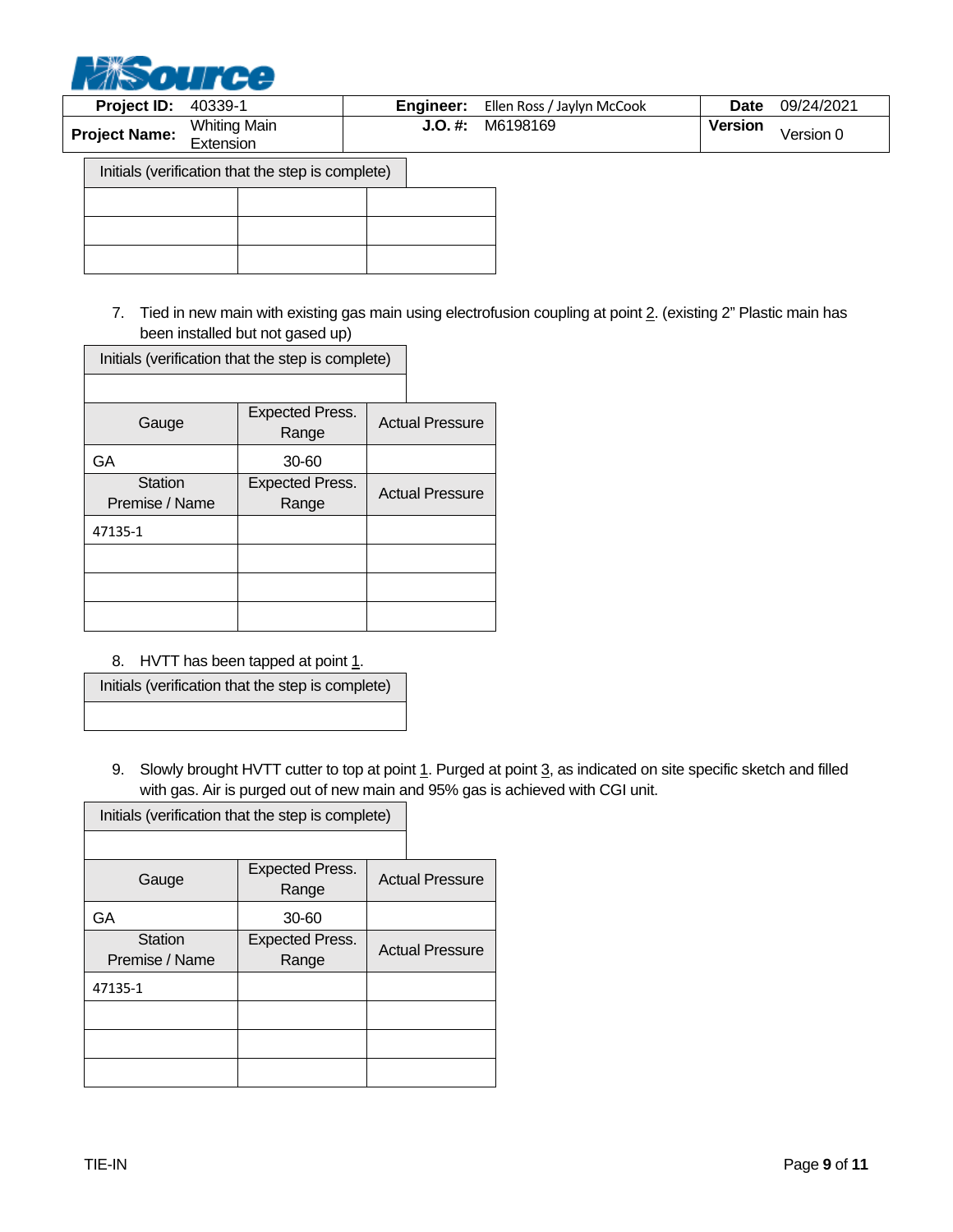

| <b>Project ID:</b>   | 40339-1                                               | Engineer: | Ellen Ross / Jaylyn McCook | <b>Date</b>    | 09/24/2021 |
|----------------------|-------------------------------------------------------|-----------|----------------------------|----------------|------------|
| <b>Project Name:</b> | Whiting Main<br>$\overline{\phantom{0}}$<br>Extension | J.O. #:   | M6198169                   | <b>Version</b> | Version 0  |

10. Completed HVTT.

Initials (verification that the step is complete)

11. Gauges left in place and monitored following the completion of the tie-in for a minimum of 30 minutes. (refer to GS 1680.010).

| Initials (verification that the step is complete) |                                 |  |                        |
|---------------------------------------------------|---------------------------------|--|------------------------|
|                                                   |                                 |  |                        |
| Gauge                                             | <b>Expected Press.</b><br>Range |  | <b>Actual Pressure</b> |
| GA                                                | 30-60                           |  |                        |
| <b>Station</b><br>Premise / Name                  | <b>Expected Press.</b><br>Range |  | <b>Actual Pressure</b> |
| 47135-1                                           |                                 |  |                        |
|                                                   |                                 |  |                        |
|                                                   |                                 |  |                        |
|                                                   |                                 |  |                        |

12. Removed all gauges at monitoring points

Initials (verification that the step is complete)

- 13. Soap tested all required fitting, test point, gauge monitoring, and purge locations. (refer to GS 1500.010).
- 14. If applicable, tested for PCBs, and secure materials when required. (refer to HSE 4400.070 and GS 1440.010)
- 15. If applicable, Abandoned transmission line, distribution main, and service line valves and their associated valve boxes have been abandoned in accordance with ON 19-12 or GS 1740.010 (e.g., abandoned valve, valve box and lid physically removed; valve abandoned in place and valve box and lid physically removed; valve abandoned in place and valve box lid physically removed and valve box filled with concrete).

Initials (verification that the step is complete)

- 16. If applicable, monitored, addressed, and documented Odorant levels. (refer to GS 1670.020 and GS 1670.040).
- 17. Gas Control (Columbia 1-800-921-2165, NIPSCO 1-219-853-5612) has been notified that the work is complete. (Delete if Tie-in is not monitored by Gas Control/SCADA).

Initials (verification that the step is complete)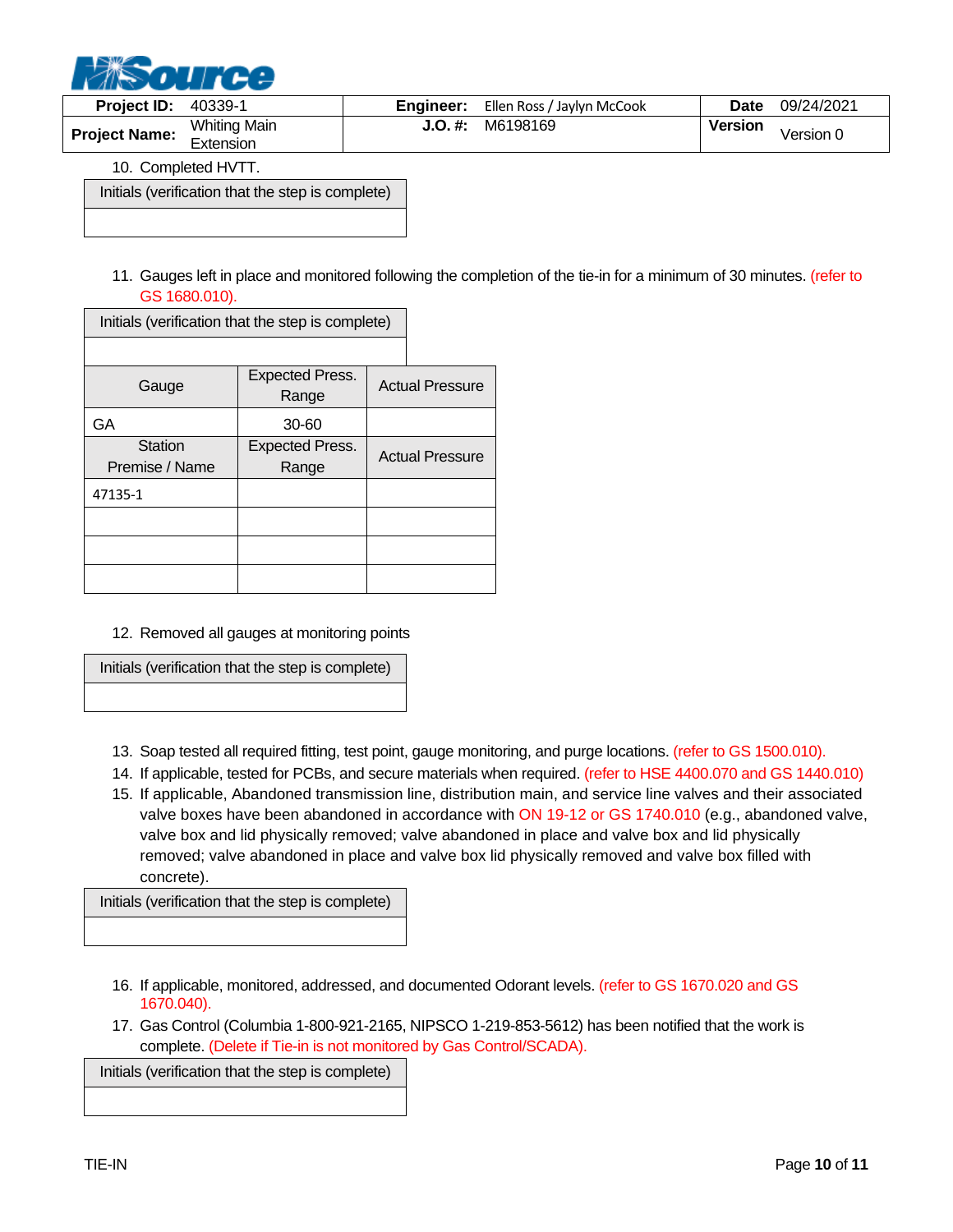

| <b>Project ID:</b>   | 40339-1                          |         | <b>Engineer:</b> Ellen Ross / Jaylyn McCook | <b>Date</b>    | 09/24/2021 |
|----------------------|----------------------------------|---------|---------------------------------------------|----------------|------------|
| <b>Project Name:</b> | <b>Whiting Main</b><br>Extension | J.O. #: | M6198169                                    | <b>Version</b> | Version 0  |

18. Tie-in process has been completed.

# **Company Representative**

| (Signature)         | (Printed Name) | <b>ID Number</b> | (Date) |
|---------------------|----------------|------------------|--------|
| <b>Crew Foreman</b> |                |                  |        |
| (Signature)         | (Printed Name) | <b>ID Number</b> | (Date) |